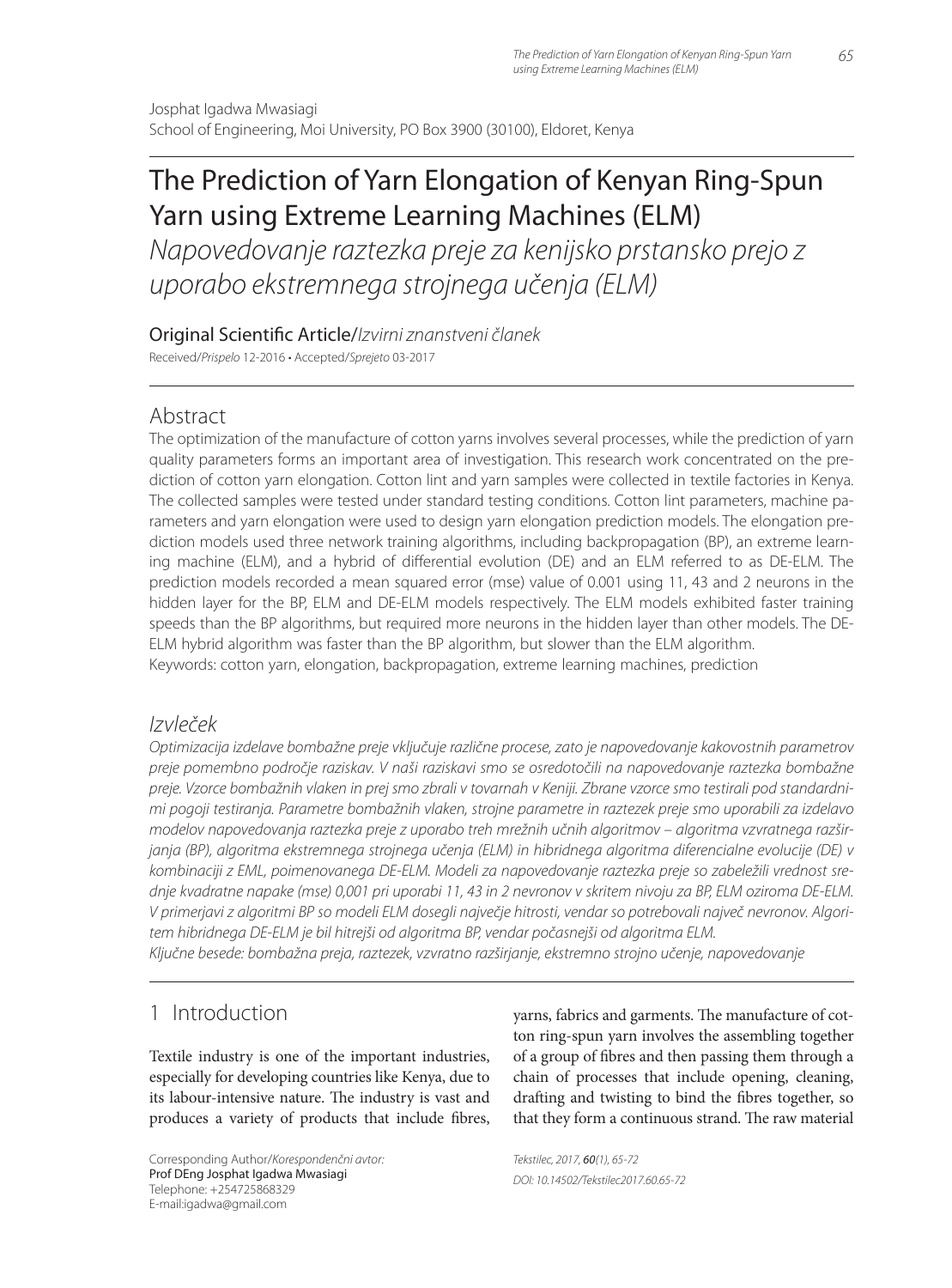(fibre) used in cotton spinning is normally characterised by variations that may be attributed to the variety or type, and to cotton growing conditions. The task of the spinner is to ensure that fibre selection and spinning processes produce yarn of acceptable quality at the lowest cost. This may entail the use of optimisation techniques for maximum productivity and profitability.

Prediction models for cotton yarn properties can be designed by using statistical, mathematical and artificial neural network (ANN) models. Ever since Cheng and Adams [1] reported the use of ANN models to predict yarn quality properties, the use of ANN in yarn quality property prediction models has grown in leaps and bounds, to the point where such models are used in the yarn spinning industry [2]. The need to improve the prediction of yarn quality properties thus cannot be overemphasised. This research paper compared the use of an extreme learning machine (ELM) with conventional backpropagation (BP) prediction models.

#### 1.1 Yarn prediction models

The prediction of yarn quality properties using ANN can be accomplished using a single hidden layer feedforward network, whose network parameters include input to hidden layer weights (**W**1), hidden layer biases (**b**1), a hidden layer transfer function (*f <sup>1</sup>*), hidden layer to output layer weights (**W**2), output layer biases (**b**2) and an output layer transfer function  $(f^2)$  as shown in Figure1. One of the most commonly used techniques to train a feedforward network is the backpropagation algorithm, where the weights and biases are iteratively updated until the set target error is attained. Feedforward networks



have been used by several researchers to predict yarn quality properties [1–3]. According to Huang et al, [4–5] the weights and biases of a single hidden layer network can be randomly selected and then processed through the hidden layer transfer function (*f1*). Eliminating the output layer function  $(f^2)$  in a single hidden layer network can render a single hidden layer feedforward network a linear system. The hidden layer to output layer weights (**W**2) can thus be analytically determined using a generalised inverse operation. Such modified networks were given the name extreme learning machines (ELM).

Since an ELM chooses the input weights and hidden layer biases randomly, much of the training time traditionally spent in iteratively updating these parameters is saved. However, because the output weights are computed based on the prefixed input weights and hidden layer biases, there is a possibility that a set of non-optimal or unnecessary input weights and hidden layer biases could be selected. Research by Zhu et al [6] suggested that the problems associated with the ELM algorithms can be minimised by using the DE algorithm for the selection of initial weights and biases. This idea was implemented by combining the differential evolution (DE) and ELM algorithms to form a hybrid training algorithm. The hybrid algorithm, thereafter referred to as DE-ELM, works as follows: the DE algorithm selects the initial weights by using mutation, crossover and selection processes to search for the most suitable weights and biases. The selected weights and biases are sent to the ELM algorithm and used to train the yarn quality prediction model. It can thus be stated here that the difference between the operation of the ELM and the DE-ELM algorithms lies in the fact that the initial weights and biases of the ELM algorithm are selected randomly and then used for training, while in the DE-ELM algorithm the initial weights are also randomly selected, but are first put through the DE process (mutation, crossover and selection) before being used for network training.

# 2 Materials and methods

#### 2.1 Materials

The aim of this research work was to design a yarn quality prediction model with special emphasis on *Figure 1: Single hidden layer feedforward network* Kenyan cotton lint and ring-spun yarn. Cotton lint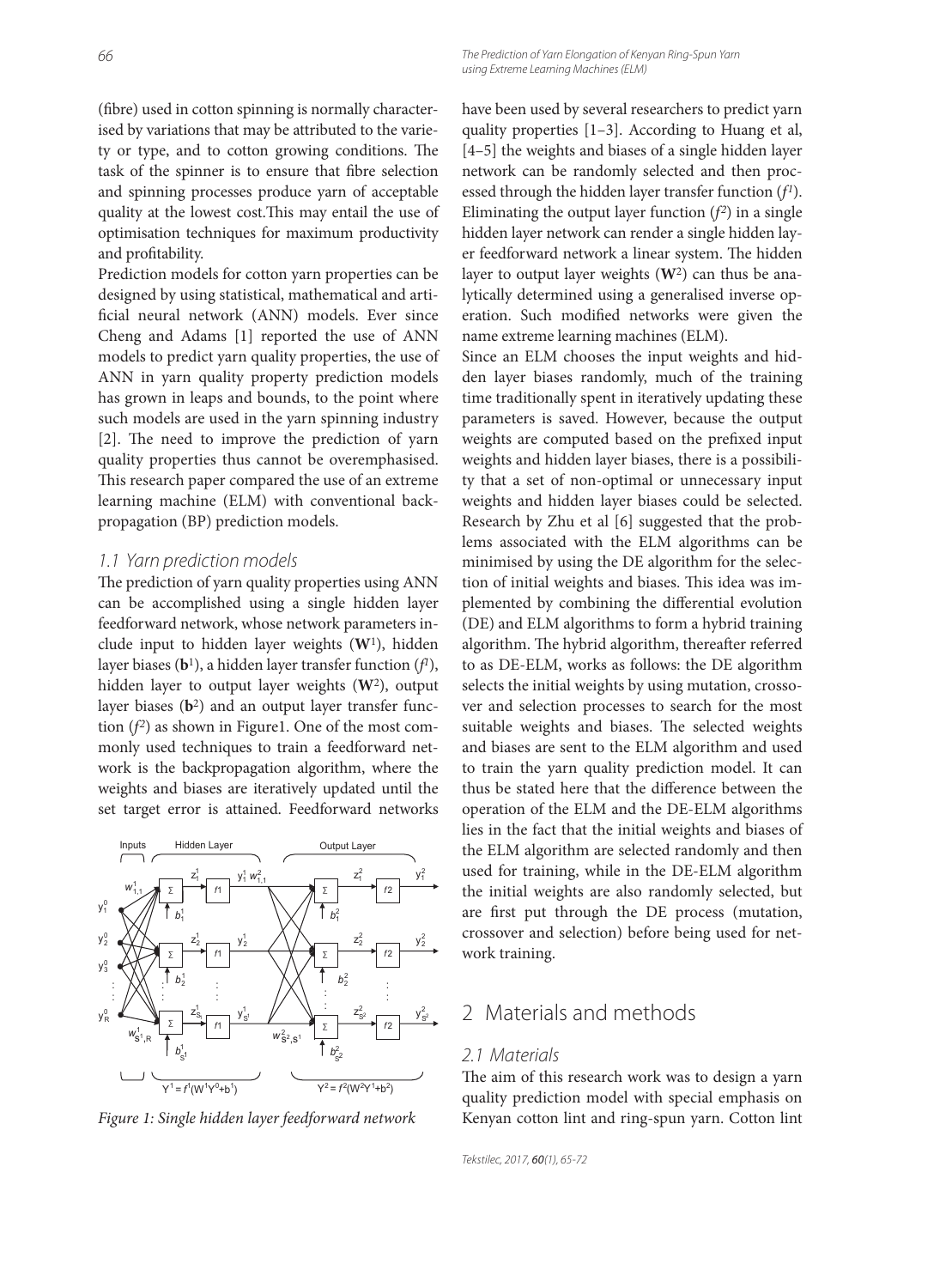| Cotton lint | Mill code | Yarn linear density[tex] | No. of cops | Spindle speed [revolutions/min] |
|-------------|-----------|--------------------------|-------------|---------------------------------|
| Voi AR      | B         | 19.68                    | 24          | 11,000                          |
| Voi AR      | B         | 29.525                   | 24          | 10,000                          |
| WT AR       | A         | 19.68                    | 24          | 12,000                          |
| Kitui AR    | A         | 19.525                   | 24          | 12,000                          |
| Kitui AR    | A         | 24.604                   | 24          | 11,000                          |
| Kitui AR    |           | 24.604                   | 24          | 8,000                           |

*Table 1: Details of cotton lint and yarn samples*

*Table 2: Inputs for yarn elongation prediction models*

|                |                    |                                  | Input value |                |         |  |
|----------------|--------------------|----------------------------------|-------------|----------------|---------|--|
| No.            | Input Type         | Input factor                     | Minimum     | Maximum        | Mean    |  |
| 1              | HVI fibre property | Length [mm]                      | 24.77       | 33.45          | 29.30   |  |
| 2              | HVI fibre property | Length uniformity [%]            | 78.30       | 87.30          | 83.44   |  |
| 3              | HVI fibre property | Micronaire                       | 3.27        | 5.89           | 3.90    |  |
| $\overline{4}$ | HVI fibre property | Maturity ratio                   | 0.82        | 0.93           | 0.86    |  |
| 5              | HVI fibre property | Spinning consistency index (SCI) | 108         | 187            | 157     |  |
| 6              | HVI fibre property | Short fibre index (SFI)          | 5.90        | 9.70           | 7.39    |  |
| 7              | HVI fibre property | Strength [cN/tex]                | 21.09       | 35.81          | 29.10   |  |
| 8              | HVI fibre property | Elongation [%]                   | 3.98        | 8.84           | 6.13    |  |
| 9              | HVI fibre property | Trash Grade                      | 1           | $\overline{4}$ | 2       |  |
| 10             | HVI fibre property | Yellowness (+b)                  | 8.90        | 12.30          | 10.69   |  |
| 11             | Yarn parameter     | Yarn count [tex]                 | 19.41       | 31.56          | 23.59   |  |
| 12             | Yarn parameter     | Twist $[m^{-1}]$                 | 701.18      | 936.61         | 848.425 |  |
| 13             | Machine parameter  | Spindle speed [revolutions/min]  | 8,000       | 12,000         | 10,851  |  |
| 14             | Machine parameter  | Ring diameter [mm]               | 42          | 50             | 43      |  |

and ring-spun yarn samples were collected from textile mills in Kenya, with care being taken to ensure that the selected factories were similar in terms of machinery, work culture, technology, quality and maintenance policies. This was done with the aim of minimising sample variances that could arise due to inter-factory differences. The details of the cotton lint and yarn samples collected are presented in Table1. The data used in this research work were compiled after the collection and testing of the samples. The collected data consisted of 144 samples each having 14 factors that were deemed as input factors, as shown in Table 2. The 14 factors included cotton fibre properties, machine parametersand yarn quality properties. The output of the prediction model was yarn elongation.

#### 2.2 Methods

Three types of prediction models were designed in this research work. As is the practice in network training, the input data were pre-processed. Data pre-processing included the data normalisation process, where the inputs were scaled to fall within a set limit [7]. As mentioned earlier, a total of 144 input data were used. The data were subdivided into three sets: training, validation and testing sets in a ratio of 4:1:1 respectively. This was done randomly. All the networks used a single hidden layer feedforward network with one output (yarn elongation). The BP-trained prediction model was designed using three layers (e.g. input, hidden and output layers), as discussed by Mwasiagi et al [3]. The BP algorithm referred to as the Levenberg-Marquardt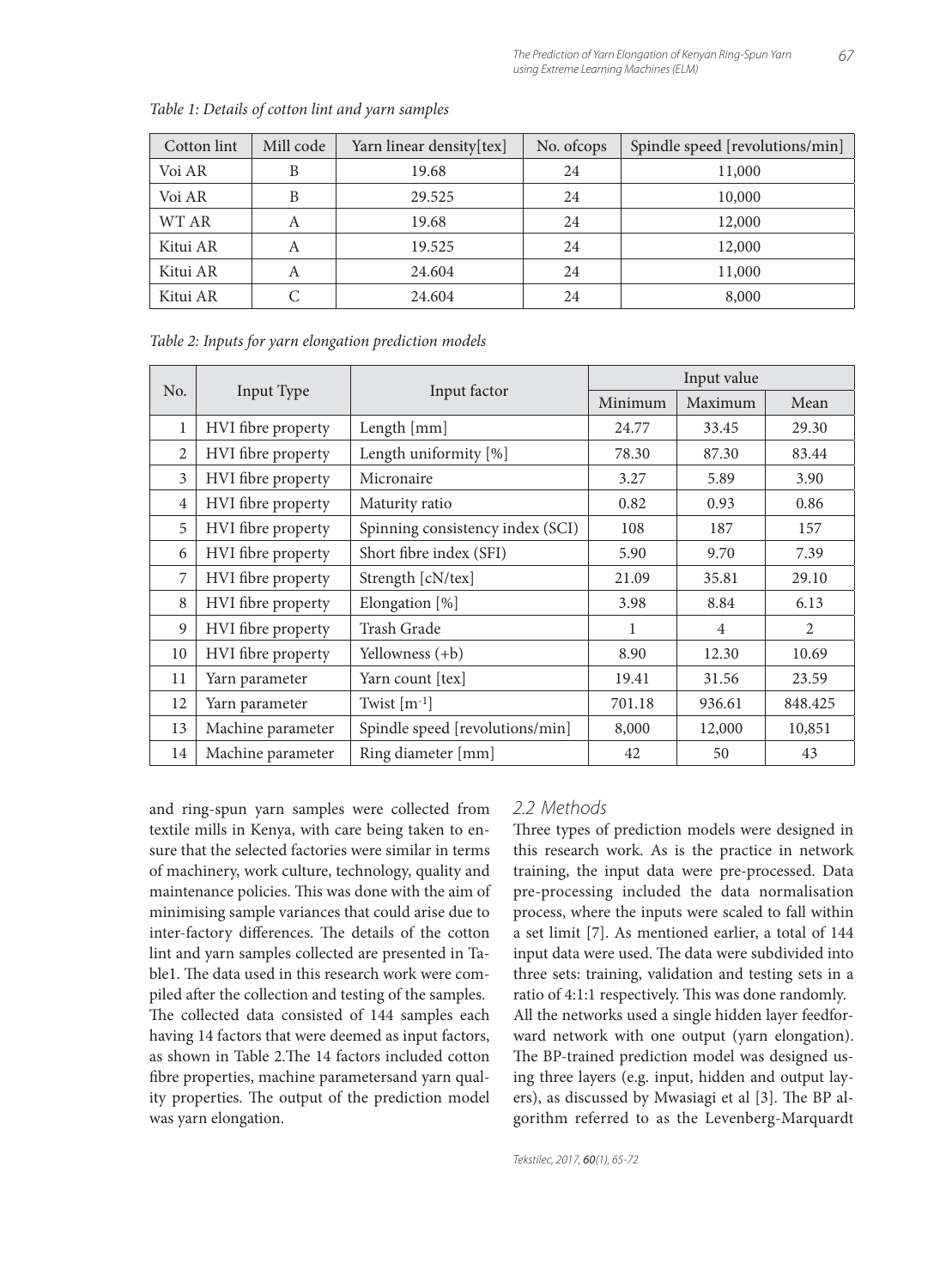68 The Prediction of Yarn Elongation of Kenyan Ring-Spun Yarn using Extreme Learning Machines (ELM)

algorithm (LM) [8] was used to train the elongation prediction model, while performance was assessed using a mean squared error (mse) and correlation coefficient (R-value), as explained by Ham and Kostanic et al  $[7]$  and applied by Mwasiagi et al  $[3]$ . The performance of the BP algorithm was monitored as the number of neurons in the hidden layer was varied from 2 until the network-set mse level of 0.001 was attained. The training error, time and R-value were recorded.

The second training algorithm used to train the elongation prediction models was the ELM algorithm. This was done in similar manner as the BP algorithm, until the set mse level was attained. The ELM model was improved by using the DE-ELM hybrid algorithm, which used the DE algorithm for the selection of the initial weights and biases. The network was trained thereafter using the ELM model. The performance of the DE-ELM yarn quality property prediction models was monitored as the number of generations was varied from 1 to 10 in increments of 1. For comparison purposes, the number of neurons attained by the BP algorithm to achieve the set mse level of 0.001 (which was 11) was varied from 11 to 2 in increments of 1.

## 3 Results and discussion

#### 3.1 Prediction of yarn elongation using BP algorithms

Using the BP algorithms, the elongation prediction model was trained starting from 2 neurons in the hidden layer. The number of neurons was increased in steps increments of 1 until the set target error (0.001) was attained. The results of the elongation prediction model, as presented in Table3, showed that the yarn prediction model attained the set target error when the number of neurons in the hidden layer reached 11. That process took 1.58 seconds. The fully trained yarn elongation model with 11 neurons in the hidden layer was exposed to the testing data and the R-value of the BP yarn elongation model was 0.894 (Figure 2). Table 4 presents the predicted and measured values of yarn elongation.

| <b>Neurons</b> | $(mse)_{tr}$ | Time[s] | Iteration |
|----------------|--------------|---------|-----------|
| $\overline{c}$ | 0.064        | 1.282   | 15        |
| 3              | 0.039        | 1.297   | 18        |
| 4              | 0.0211       | 1.307   | 19        |
| 5              | 0.0137       | 1.32    | 18        |
| 6              | 0.0091       | 1.36    | 20        |
| 7              | 0.0073       | 1.39    | 22        |
| 8              | 0.0052       | 1.42    | 24        |
| 9              | 0.0032       | 1.45    | 24        |
| 10             | 0.00199      | 1.51    | 26        |
| 11             | 0.00089      | 1.58    | 25        |

*Table 3: Results of the BP elongation prediction model*

*Table 4: Predicted and measured values for the BP model*

| No.            | Predicted value | Measured value |
|----------------|-----------------|----------------|
|                | [%]             | $[\%]$         |
| $\mathbf{1}$   | 7.71            | 7.35           |
| 2              | 7.27            | 7.25           |
| 3              | 7.10            | 7.33           |
| $\overline{4}$ | 7.67            | 7.40           |
| 5              | 7.4             | 6.91           |
| 6              | 6.89            | 7.11           |
| 7              | 6.96            | 7.27           |
| 8              | 7.02            | 6.84           |
| 9              | 6.73            | 6.87           |
| 10             | 6.76            | 6.77           |
| 11             | 6.91            | 6.91           |
| 12             | 6.59            | 6.60           |
| 13             | 7.32            | 7.20           |
| 14             | 7.21            | 7.09           |
| 15             | 6.65            | 6.82           |
| 16             | 6.27            | 6.92           |
| 17             | 6.75            | 6.54           |
| 18             | 5.66            | 6.32           |
| 19             | 6.60            | 6.68           |
| 20             | 6.63            | 6.65           |
| 21             | 5.77            | 6.08           |
| 22             | 6.18            | 6.16           |
| 23             | 5.85            | 6.01           |
| 24             | 5.59            | 6.28           |

Tekstilec, 2017, 60(1), 65-72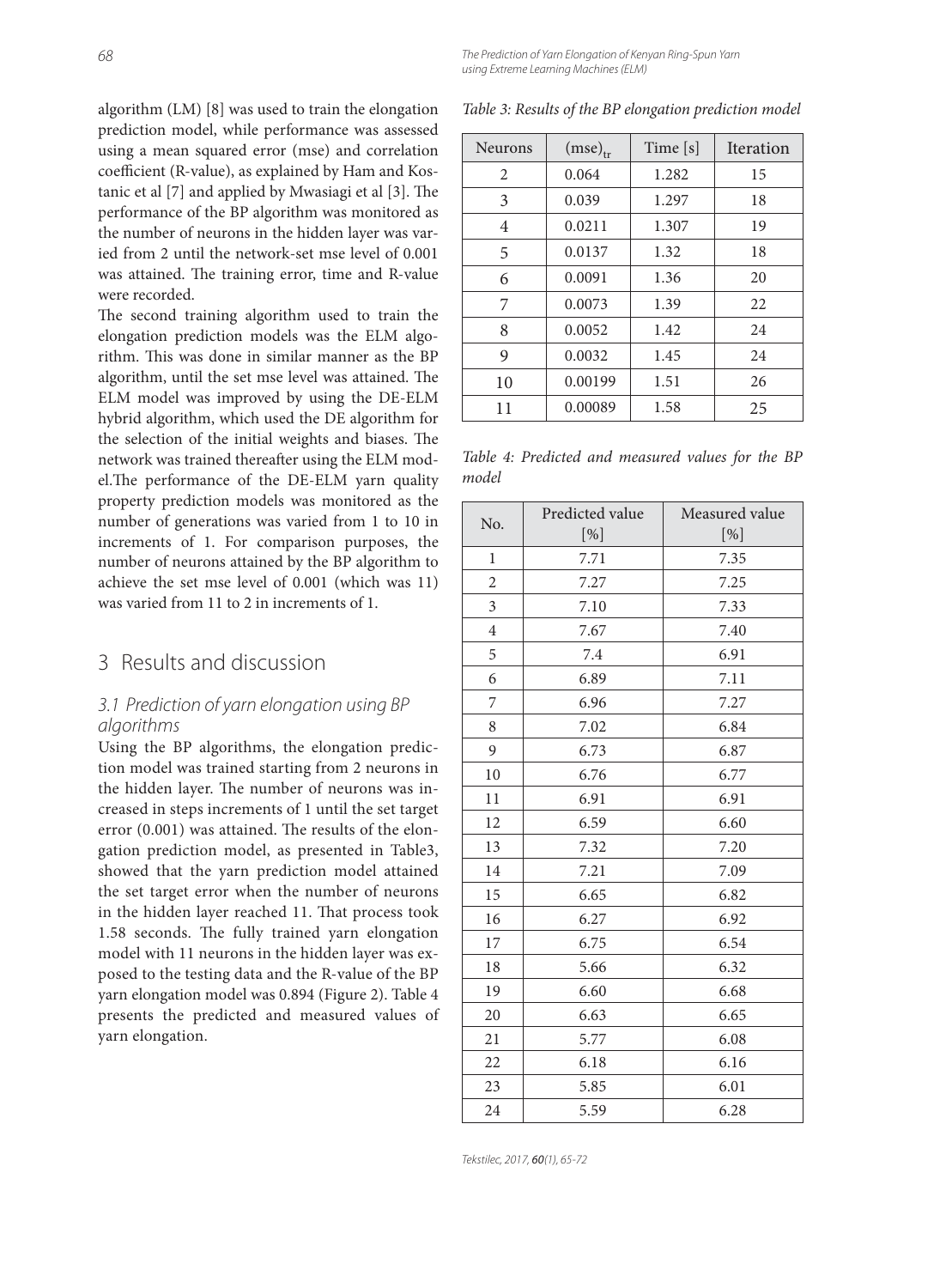

*Figure 2: Predicted and measured values of the BP algorithm*

#### 3.2 Prediction of yarn elongation using the ELM algorithm

The experiments for the prediction of yarn elongation using the ELM algorithms were carried out starting with 2 neurons in increments of 1 until the set target error was attained. The results of the ELM elongation prediction model, as shown in Table 5, improved rapidly, especially when the number of neurons was varied from 2 to 12 in increments of 1.



*Figure 3: Predicted and measured values of the ELM model*

*Table 5: Results of the ELM elongation prediction model*

| No. of neurons | $(mse)_{tr}$ | Time [s] |
|----------------|--------------|----------|
| 2              | 0.09554      | 0.01516  |
| 3              | 0.08128      | 0.0155   |
| 4              | 0.07258      | 0.0160   |
| 5              | 0.05929      | 0.0164   |
| 6              | 0.04840      | 0.0166   |
| 7              | 0.04000      | 0.0169   |
| 8              | 0.03168      | 0.0173   |
| 9              | 0.02111      | 0.0177   |
| 10             | 0.01646      | 0.0180   |
| 11             | 0.01000      | 0.0183   |
| 12             | 0.00941      | 0.0189   |
| 13             | 0.00810      | 0.0191   |
| 14             | 0.00774      | 0.0194   |
| 15             | 0.00706      | 0.0196   |
| 16             | 0.00624      | 0.0202   |
| 17             | 0.00518      | 0.0205   |
| 18             | 0.00436      | 0.0208   |
| 19             | 0.00372      | 0.0215   |
| 20             | 0.00281      | 0.0216   |
| 21             | 0.00260      | 0.0219   |
| 22             | 0.00230      | 0.0224   |
| 23             | 0.00221      | 0.0226   |
| 24             | 0.00203      | 0.0229   |
| 25             | 0.00194      | 0.0233   |
| 26             | 0.00197      | 0.0236   |
| 27             | 0.00185      | 0.0239   |
| 28             | 0.00185      | 0.0244   |
| 29             | 0.00185      | 0.0247   |
| 30             | 0.00182      | 0.0251   |
| 31             | 0.00176      | 0.0255   |
| 32             | 0.00168      | 0.0258   |
| 33             | 0.00166      | 0.0262   |
| 34             | 0.00160      | 0.0265   |
| 35             | 0.00157      | 0.0269   |
| 36             | 0.00152      | 0.0273   |
| 37             | 0.00150      | 0.0276   |
| 38             | 0.00116      | 0.0279   |
| 39             | 0.00112      | 0.0282   |
| 40             | 0.00112      | 0.0313   |
| 41             | 0.00111      | 0.0301   |
| 42             | 0.00102      | 0.0301   |
| 43             | 0.00097      | 0.0317   |

Tekstilec, 2017, 60(1), 65-72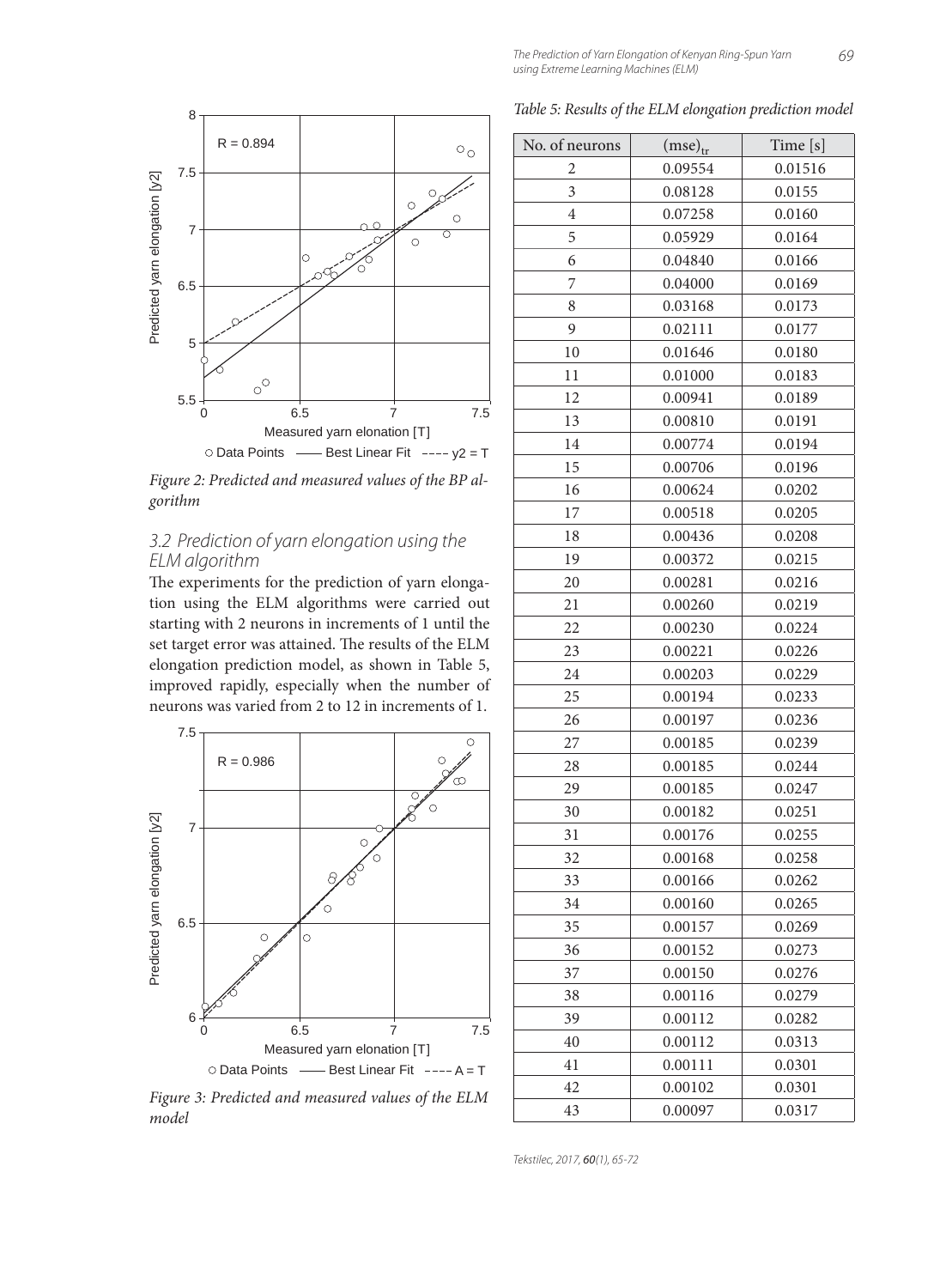| No.            | Predicted value [%] | Measured value[%] |
|----------------|---------------------|-------------------|
| $\mathbf 1$    | 7.41                | 7.35              |
| $\overline{c}$ | 7.19                | 7.25              |
| 3              | 7.26                | 7.33              |
| $\overline{4}$ | 7.45                | 7.4               |
| 5              | 6.89                | 6.91              |
| 6              | 7.05                | 7.11              |
| 7              | 7.35                | 7.27              |
| 8              | 6.96                | 6.84              |
| 9              | 6.81                | 6.87              |
| 10             | 6.81                | 6.77              |
| 11             | 6.95                | 6.91              |
| 12             | 6.79                | 6.6               |
| 13             | 7.27                | 7.2               |
| 14             | 7.16                | 7.09              |
| 15             | 6.84                | 6.82              |
| 16             | 6.74                | 6.92              |
| 17             | 6.5                 | 6.54              |
| 18             | 6.41                | 6.32              |
| 19             | 6.68                | 6.68              |
| 20             | 6.46                | 6.65              |
| 21             | 6.19                | 6.08              |
| 22             | 6.13                | 6.16              |
| 23             | 5.92                | 6.01              |
| 24             | 6.29                | 6.28              |

*Table 6: Predicted and measured values for the ELM model*

Thereafter, the change in the mse value was very small, requiring an increase of over 30 neurons to change from an mse value of 0.00941 to 0.00097, when the set target error was attained. The elongation prediction model needed 43 neurons in the hidden layer, and for that it took only 0.0317 seconds for training. This is much faster than the BP model, which needed 1.58 seconds to attain the set mse level of 0.001. When exposed to the testing data, the 43-neuron elongation prediction model had an R-value of 0.986 (Figure 3). Table 6 presents the predicted and measured values of the ELM elongation model.

#### 3.3 Prediction ofyarn elongation using the DE-ELM algorithm

The ELM elongation prediction model needed 43 neurons in the hidden layer in order to achieve the set target error of 0.001. An improvement was made to the ELM algorithm using the DE-ELM model, which as previously mentioned is a hybrid of the DE and ELM algorithms. The training of the DE-ELM elongation model was carried out in a similar manner as that of the yarn elongation model discussed in section 3.1. The results of the training of the DE-ELM elongation model are presented in Table 7. The level at which the model attained the set target error are marked in Table 7, while the model is presented in detail in Table 8.

As is evident from the table above, the two-neuron model required five generations to attain the set target mean square error (mse) of 0.001. As the number

*Table 7: Variation of (mse)<sub>tr</sub> for the DE-ELM elongation model* 

| G  |                | Number of neurons in the hidden layer |                |                |                |                |                |                |                |                |  |
|----|----------------|---------------------------------------|----------------|----------------|----------------|----------------|----------------|----------------|----------------|----------------|--|
|    | 11             | 10                                    | 9              | 8              | 7              | 6              | 5              | $\overline{4}$ | 3              | 2              |  |
| 1  | 0.00326        | 0.0033                                | 0.004134       | 0.005446       | 0.006856       | 0.008317       | 0.015876       | 0.017983       | 0.024461       | 0.028023       |  |
| 2  | 0.00127        | 0.0019                                | 0.00254        | 0.00149        | 0.001632       | 0.001731       | 0.003238       | 0.005141       | 0.008281       | 0.011881       |  |
| 3  | 0.00035        | 0.0002                                | 0.000462       | 0.000595       | 0.000784       | 0.000912       | 0.00103        | 0.001303       | 0.002362       | 0.006336       |  |
| 4  | $7.6x10^{-5}$  | $2.6x10^{-5}$                         | $6.6x10^{-6}$  | $3.0x10^{-5}$  | $7.6x10^{-5}$  | 0.000112       | 0.000306       | 0.000396       | 0.000586       | 0.002411       |  |
| 5  | $1.8x10^{-7}$  | $3.2x10^{-8}$                         | $2.7x10^{-10}$ | $7.3x10^{-10}$ | $1.0x10^{-8}$  | $7.1x10^{-5}$  | $5.6x10^{-5}$  | $7.8x10^{-6}$  | $4.6x10^{-5}$  | $5x10^{-5}$    |  |
| 6  | $1.9x10^{-16}$ | $1.9x10^{-13}$                        | $3.3x10^{-13}$ | $2.3x10^{-15}$ | $1.7x10^{-12}$ | $8.3x10^{-7}$  | $8.8x10^{-7}$  | $3.2x10^{-10}$ | $1.2x10^{-6}$  | $2.25x10^{-6}$ |  |
| 7  | $9.8x10^{-16}$ | $7.9x10^{-23}$                        | $1.1x10^{-25}$ | $1.2x10^{-22}$ | $1.9x10^{-16}$ | $1.4x10^{-13}$ | $1.4x10^{-12}$ | $5.1x10^{-16}$ | $6.8x10^{-8}$  | $4x10^{-8}$    |  |
| 8  | $2.6x10^{-31}$ | $1.5x10^{-31}$                        | $2.6x10^{-29}$ | $8.4x10^{-26}$ | $3.0x10^{-23}$ | $2.2x10^{-21}$ | $3.2x10^{-24}$ | $3.7x10^{-19}$ | $1.4x10^{-17}$ | $6.4x10^{-11}$ |  |
| 9  | $1.7x10^{-34}$ | $2.1x10^{-33}$                        | $7.8x10^{-32}$ | $1.7x10^{-30}$ | $1.2x10^{-28}$ | $3.6x10^{-27}$ | $2.6x10^{-26}$ | $1.2x10^{-26}$ | $6.2x10^{-21}$ | $7.9x10^{-19}$ |  |
| 10 | $\Omega$       | $1.2x10^{-34}$                        | $2.1x10^{-33}$ | $8.9x10^{-33}$ | $1.9x10^{-31}$ | $8.7x10^{-31}$ | $6.3x10^{-30}$ | $2.6x10^{-28}$ | $3.3x10^{-25}$ | $9.8x10^{-23}$ |  |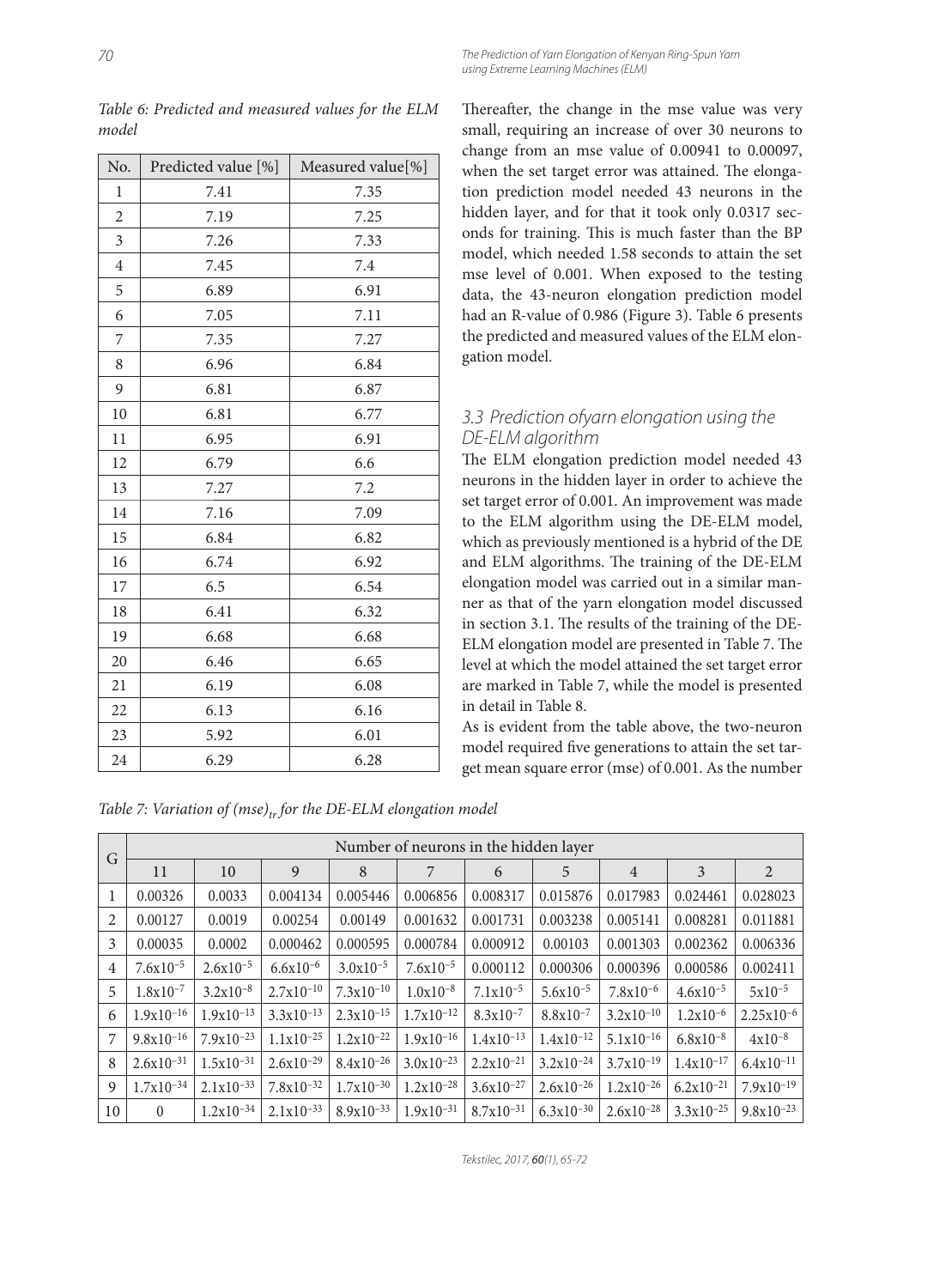of neurons was reduced from 11 to 2 in increments of 1, the number of generations needed to attain the set target error increased from 3 to 5. The two-neuron, five-generation model was exposed to the testing data. The results are presented in Figure 4 and Table 9. The R-value for the DE-ELM elongation was 0.994.

| Table 8: Results of the DE-ELM elongation predicti- |  |  |  |  |
|-----------------------------------------------------|--|--|--|--|
| on model                                            |  |  |  |  |
|                                                     |  |  |  |  |

| Neuron         | G | $(mse)_{tr}$ | R-value | Time [s] |
|----------------|---|--------------|---------|----------|
| 11             | 3 | 0.00035      | 0.987   | 10.000   |
| 10             | 3 | 0.0004       | 0.986   | 0.8925   |
| 9              | 3 | 0.000462     | 0.986   | 0.875    |
| 8              | 3 | 0.000695     | 0.986   | 0.8906   |
| 7              | 3 | 0.000784     | 0.985   | 0.6719   |
| 6              | 3 | 0.000912     | 0.981   | 0.625    |
| 5              | 4 | 0.000306     | 0.981   | 0.9328   |
| 4              | 4 | 0.000396     | 0.98    | 0.6706   |
| 3              | 4 | 0.0006       | 0.978   | 0.6563   |
| $\overline{2}$ | 5 | 0.00005      | 0.977   | 0.6875   |

Figure 4 presents the measured and predicted values of the optimum elongation prediction model (DE-ELM) when exposed to the testing data. The predicted elongation values tracked the measured



*Figure4: Predicted and measured values for the DE-ELM model*

*Table 9: Predicted and measured values of yarn elongation*

| No.            | Predicted value [%] | Measured value [%] |
|----------------|---------------------|--------------------|
| 1              | 7.41                | 7.35               |
| $\overline{c}$ | 7.25                | 7.25               |
| 3              | 7.34                | 7.33               |
| $\overline{4}$ | 7.46                | 7.40               |
| 5              | 6.92                | 6.91               |
| 6              | 7.10                | 7.11               |
| 7              | 7.27                | 7.27               |
| 8              | 6.89                | 6.84               |
| 9              | 6.78                | 6.87               |
| 10             | 6.54                | 6.77               |
| 11             | 7.09                | 6.91               |
| 12             | 6.67                | 6.60               |
| 13             | 7.08                | 7.20               |
| 14             | 7.20                | 7.09               |
| 15             | 7.07                | 6.82               |
| 16             | 6.97                | 6.92               |
| 17             | 6.53                | 6.54               |
| 18             | 6.31                | 6.32               |
| 19             | 6.64                | 6.68               |
| 20             | 6.66                | 6.65               |
| 21             | 6.00                | 6.08               |
| 22             | 6.17                | 6.16               |
| 23             | 6.03                | 6.01               |
| 24             | 6.27                | 6.28               |

elongation values so closely that a success rate of 99.4% was achieved. This could be an indication of the model's very good generalisation property. It is evident from the graph in Figure 4 that a high proportion of the predicted values are either on or close to the best fit line. This could be an indication of the network's good generalisation.

#### 3.4 Comparison of the BP, ELM, and DE-ELM elongation models

Table 10 presents a comparison of the elongation prediction models obtained using the BP, ELM and DE-ELM. The ELM model needed 43 neurons in the hidden layer to reach the set target error of 0.001. This is one of the disadvantages of the ELM algorithm, i.e. that it requires more neurons than the BP prediction models.